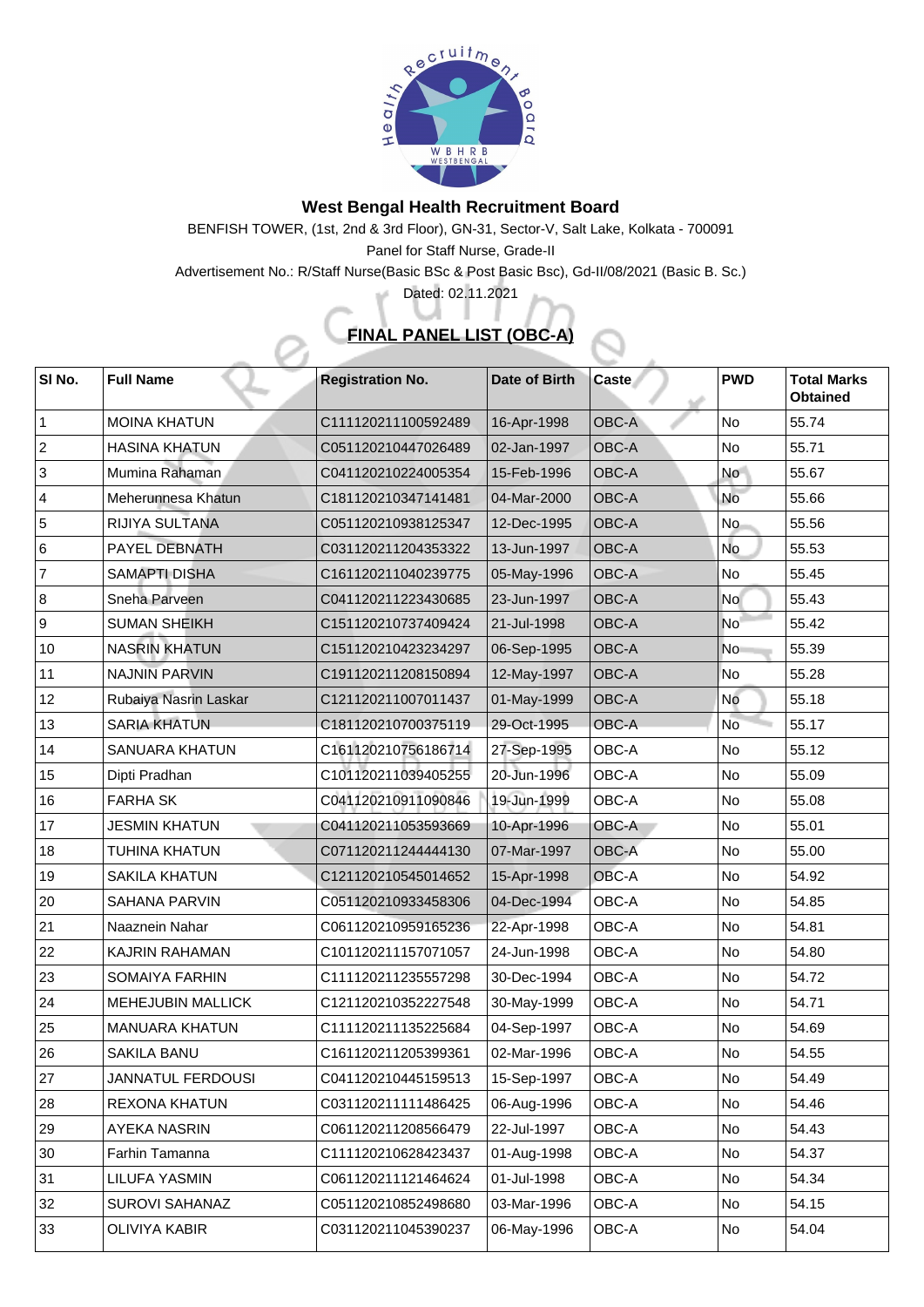| 34           | Sabana Sarkar               | C041120210857074646 | 05-Aug-1997 | <b>OBC-A</b> | <b>No</b> | 54.03 |
|--------------|-----------------------------|---------------------|-------------|--------------|-----------|-------|
| 35           | RUCKHSENA KHATUN            | C061120211123455010 | 02-Dec-1997 | <b>OBC-A</b> | <b>No</b> | 54.03 |
| 36           | <b>SUKRIYA KHATUN</b>       | C051120211123421066 | 04-Oct-1996 | <b>OBC-A</b> | <b>No</b> | 53.96 |
| 37           | <b>NILUFAR YEASMIN</b>      | C131120210345567832 | 02-May-1998 | <b>OBC-A</b> | <b>No</b> | 53.93 |
| 38           | <b>Nikhat Nazmi</b>         | C101120210234369327 | 05-Jan-1995 | <b>OBC-A</b> | No        | 53.81 |
| 39           | <b>Nourin Parvin</b>        | C101120210918460417 | 12-Apr-1997 | <b>OBC-A</b> | No        | 53.79 |
| 40           | <b>Reshma Sultana</b>       | C031120211054523238 | 17-Dec-1998 | <b>OBC-A</b> | <b>No</b> | 53.79 |
| 41           | <b>FAHMIDA PARVIN</b>       | C051120210925522574 | 06-Oct-1996 | <b>OBC-A</b> | <b>No</b> | 53.74 |
| 42           | <b>SHABNAM RAHMAN</b>       | C151120211140117118 | 26-Aug-1999 | <b>OBC-A</b> | No        | 53.60 |
| 43           | <b>MAHAMUDA BEGUM</b>       | C121120211204244181 | 12-Apr-1997 | <b>OBC-A</b> | <b>No</b> | 53.55 |
| 44           | <b>FARHA NAAZ</b>           | C111120210125267186 | 09-Sep-1997 | <b>OBC-A</b> | <b>No</b> | 53.43 |
| 45           | Wasima Khatun               | C131120210545513863 | 13-Jan-1997 | <b>OBC-A</b> | No        | 53.36 |
| 46           | <b>JESMIN SULTANA</b>       | C051120210738503878 | 12-Feb-1995 | <b>OBC-A</b> | <b>No</b> | 53.32 |
| 47           | <b>SAMUNA NASRIN</b>        | C041120210415509269 | 02-Nov-1997 | OBC-A        | <b>No</b> | 53.29 |
| 48           | Tayeba khatun               | C051120210858161947 | 18-Jun-1997 | <b>OBC-A</b> | <b>No</b> | 53.19 |
| 49           | <b>NOUSINA KHATUN</b>       | C121120210947176785 | 26-May-1997 | <b>OBC-A</b> | No        | 53.07 |
| 50           | <b>HIMA KHATUN</b>          | C131120210223385732 | 14-Mar-1998 | <b>OBC-A</b> | No        | 53.00 |
| 51           | <b>MUNSHI FARHA SULTANA</b> | C031120210256147939 | 03-Oct-1997 | <b>OBC-A</b> | <b>No</b> | 52.99 |
| 52           | Natika Yeasmin              | C301120211056261460 | 04-Aug-1996 | <b>OBC-A</b> | <b>No</b> | 52.94 |
| 53           | Sumi Khatun                 | C051120211239011407 | 01-Jan-1997 | <b>OBC-A</b> | <b>No</b> | 52.77 |
| 54           | <b>ELIZA PARVIN ANSARI</b>  | C151120210807310251 | 12-Jul-1995 | <b>OBC-A</b> | <b>No</b> | 52.60 |
| 55           | Yasmin Sultana              | C101120211039557462 | 11-Feb-1999 | <b>OBC-A</b> | No        | 52.57 |
| 56           | <b>SULEKHA KHATUN</b>       | C081120210640464074 | 02-Jan-1993 | <b>OBC-A</b> | <b>No</b> | 52.48 |
| 57           | <b>ALISHA ISLAM</b>         | C061120211249147964 | 07-Dec-1996 | <b>OBC-A</b> | <b>No</b> | 52.45 |
| 58           | <b>MITA BISWAS</b>          | C061120211043269015 | 08-Nov-1995 | <b>OBC-A</b> | <b>No</b> | 52.41 |
| 59           | <b>NASRIN BISWAS</b>        | C041120210840471422 | 25-Oct-1991 | <b>OBC-A</b> | No        | 52.39 |
| 60           | <b>NAHIDA SULTANA</b>       | C091120210702170997 | 31-Mar-1998 | <b>OBC-A</b> | No        | 52.32 |
| $ 61\rangle$ | <b>ANJURA KHATUN</b>        | C111120210507428521 | 29-Sep-1996 | <b>OBC-A</b> | <b>No</b> | 52.15 |
| 62           | <b>RABIA KHATUN</b>         | C031120210152592913 | 25-Mar-1997 | <b>OBC-A</b> | No        | 51.97 |
| 63           | <b>Sarmin Parvage</b>       | C091120211248482017 | 06-Oct-1992 | <b>OBC-A</b> | <b>No</b> | 51.93 |
| 64           | <b>FIROJA KHATUN</b>        | C041120211005582212 | 20-May-1995 | <b>OBC-A</b> | <b>No</b> | 51.79 |
| 65           | <b>SAMIMA AKTAR BANU</b>    | C061120210702147385 | 15-Mar-1998 | OBC-A        | No        | 51.65 |
| 66           | Tania Sultana               | C061120211227592605 | 10-Aug-1998 | <b>OBC-A</b> | No        | 51.36 |
| 67           | <b>RESHMA SULTANA</b>       | C111120210240217315 | 30-Jul-1997 | <b>OBC-A</b> | <b>No</b> | 51.00 |
| 68           | <b>SINA BEGAM</b>           | C151120210631567218 | 17-Feb-1997 | <b>OBC-A</b> | <b>No</b> | 50.97 |
| 69           | Lutfa Sabnam                | C031120210422040388 | 25-Oct-1997 | <b>OBC-A</b> | No        | 50.97 |
| 70           | <b>HASNA HENA</b>           | C101120211130101782 | 20-May-1995 | <b>OBC-A</b> | <b>No</b> | 50.90 |
| 71           | <b>PIYALI DAS</b>           | C031120210127080217 | 24-Mar-1996 | <b>OBC-A</b> | <b>No</b> | 50.73 |
| 72           | <b>JINNATUN NESHA</b>       | C061120210312465924 | 15-Oct-1997 | <b>OBC-A</b> | No        | 50.59 |
| 73           | Soumina khatun              | C081120211026037291 | 13-Apr-1996 | <b>OBC-A</b> | <b>No</b> | 50.41 |
| 74           | <b>PINKI KHATUN</b>         | C111120210123025591 | 02-Mar-1997 | <b>OBC-A</b> | No        | 50.26 |
| 75           | <b>QUADIRA PARVIN</b>       | C161120210225264083 | 11-Aug-1997 | <b>OBC-A</b> | No        | 49.82 |
| 76           | <b>FARHANA BEGUM</b>        | C111120210636051038 | 05-Nov-1993 | <b>OBC-A</b> | No        | 49.71 |
| 77           | <b>FATEMA KHATUN</b>        | C061120210357297170 | 05-May-1995 | <b>OBC-A</b> | No        | 49.51 |
| 78           | <b>UMMA SALMA</b>           | C041120210255008208 | 20-Mar-1996 | <b>OBC-A</b> | No        | 49.18 |
| 79           | <b>SUMAIYA KHATUN</b>       | C121120211038005530 | 15-Jan-1999 | <b>OBC-A</b> | No        | 48.95 |
| 80           | <b>Bilkish khatun</b>       | C081120210454328919 | 09-Mar-1994 | <b>OBC-A</b> | No        | 48.93 |
| 81           | JINIYA AZMI                 | C111120210649547903 | 23-Nov-1997 | <b>OBC-A</b> | <b>No</b> | 48.84 |
|              |                             |                     |             |              |           |       |